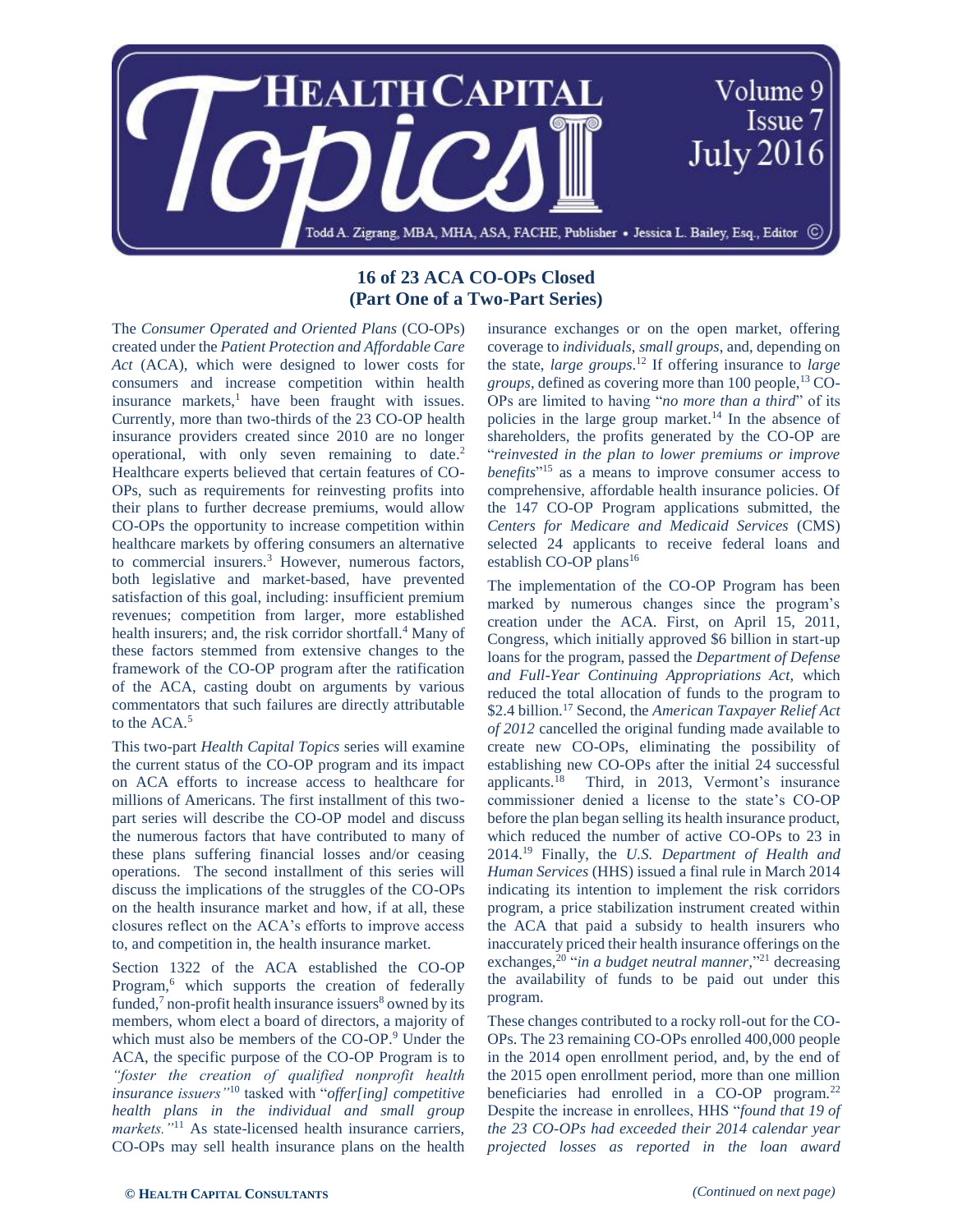*application feasibility studies.*" <sup>23</sup> The CO-OPs reported combined losses of approximately \$376 million in calendar year 2014<sup>24</sup> and, to date, the CO-OPs have lost approximately  $$1.55$  billion.<sup>25</sup> As of July 2016, 16 CO-OPs have closed in Arizona, Colorado, Connecticut, Illinois, Iowa/Nebraska, Kentucky, Louisiana, Michigan, Nevada, New York, Ohio, Oregon (2), South Carolina, Tennessee, and Utah.<sup>26</sup> Of the seven remaining CO-OPs, which cover approximately  $350,000$  individuals,  $27$  the majority of them are proposing "*steep premium increases*" for the 2017 enrollment period.<sup>28</sup>

A December 2015 report by the Commonwealth Fund lists seven factors that may have contributed to the CO-OP shutdowns, including:

- (1) "*Critical health plan functions*;"
- (2) "*Marketing*;"
- (3) "*Benefit design*;"
- (4) "*Pricing Strategies*;"
- (5) "*High vs. low enrollment*;"
- (6) "*The ACA's premium stabilization programs*;" and,
- (7) "*Adjusting to market conditions*."<sup>29</sup>

In particular, implementation of the ACA's "*premium stabilization*" programs, which are provisions designed to help alleviate the risk and uncertainty associated with entering into the health insurance market and setting premium prices, negatively influenced the financial stability of many CO-OPs.<sup>30</sup> First, the implementation of the *risk corridor program* in a "*budget neutral*" manner created a revenue shortfall to fund the program, which prevented many health insurers from receiving payments that may have stabilized their operations. Specifically, HHS stated that, out of the \$2.87 billion in submitted risk corridor requests, only \$362 million has been raised through charges from insurance issuers to pay requests.<sup>31</sup> Due to this shortfall, HHS advised that the agency would only be able to pay one out of every eight dollars requested to be paid under the program.<sup>32</sup> This decision by HHS disproportionately impacted CO-OPs, because many of these organizations lacked a large capital base

 $\overline{\phantom{a}}$ 

or diverse revenue streams to overcome such losses.<sup>33</sup> Second, the *risk adjustment program*, which works to reduce the incentives for insurers to avoid enrolling sicker than average individuals, $34$  burdened some CO-OPs with healthier patient pools relative to other insurers, as the program required them to make payments to other, larger insurers with less healthy patient pools.<sup>35</sup>

Outside of the legislative structure of the program, CO-OPs also had the challenge of determining the initial and subsequent prices of their products and services.<sup>36</sup> Due to limited historical claims data from which to determine actuarially appropriate premium costs, the pricing strategy chosen by many CO-OPs often depended on the pricing strategy of larger insurance providers, such as *Blue Cross Blue Shield* (BCBS), and, if the strategy chosen was not competitive with the plans of larger insurers, the CO-OP generally achieved lower enrollment.<sup>37</sup> Additionally, CO-OPs that offered platinum level plans attracted sicker enrollees because the lower out-of-pocket costs associated with these plans were more appealing to enrollees with significant health needs;<sup>38</sup> inappropriate pricing of these plans led CO-OPs who made this mistake to suffer losses due to being forced to pay more for treatment than total revenue received from premiums. Finally, enrollment figures for CO-OPs were widely dispersed, which contributed to the closure of many CO-OPs that experienced lower than anticipated enrollment.<sup>39</sup> Over half of the CO-OPs failed to meet their enrollment goals for 2014 and 2015, and some plans were unable to generate enough revenue to cover their fixed costs.<sup>40</sup>

Since the 2010 passage of the ACA, the number of operational CO-OPs has drastically decreased, calling into question the viability of the program. The legislative and market-based factors attributed to the struggles of these CO-OPs may have directly, or indirectly, caused the difficulties and failures of many CO-OPs.<sup>41</sup> The final article of this *Health Capital Topics* two-part series will discuss the implications of the CO-OP closures on the health insurance market and how these closures impact the ACA's efforts to improve access to, and competition in, the health insurance market.

http://www.nytimes.com/2015/10/26/business/health-care-coop-closings-narrow-consumers-choices.html?\_r=0 (Accessed 7/19/16); "Co-Op Failures Put Spotlight on ACA's Many Shortcomings" By Rep. Phil Roe (R-Tenn.), M.D., The Hill, January 14, 2016, http://thehill.com/special-reports/healthcarejanuary-14-2016/265827-co-op-failures-put-spotlight-on-acasmany (Accessed 7/19/16); "ObamaCare's Cascading Co-op Failures" By Adrian Smith (R-Neb.), The Wall Street Journal, November 2, 2015, http://www.wsj.com/articles/obamacarescascading-co-op-failures-1446509803 (Accessed 7/19/16).

- 6 "Patient Protection and Affordable Care Act" Pub. L. No. 111- 148, § 1322, 124 Stat. 187 (June 8, 2016).
- 7 "Republicans Say Government Mismanaged Health Care Coops" By Robert Pear, The New York Times, January 21, 2016, http://www.nytimes.com/2016/01/22/us/politics/republicanssayg overnmentmismanagedhealthcarecoops.html?\_r=1 (Accessed 6/8/16).
- 8 "Consumer Operated and Oriented Plan Program" Centers for Medicare and Medicaid Services

<sup>1</sup> "Can Health Insurance Co-ops Survive?" By Michael Ollove, The PEW Charitable Trusts, September 21, 2015, http://www.pewtrusts.org/en/researchandanalysis/blogs/stateline/ 2015/09/21/canhealthinsurancecoopssurvive (Accessed 6/8/2016); "CO-OP Health Plans: Patients' Interests First" By Louise Norris, Healthinsurance.org, May 20, 2016, https://www.healthinsurance.org/obamacare/coophealthplansput patientsinterestsfirst/ (Accessed 6/8/16).

<sup>2</sup> Norris, May 20, 2016; "Friday Night Lights-Out: Oregon's Health CO-OP Shuts its Doors as Taxpayer Losses Surpass \$1.5B" The Energy and Commerce Committee, United States House of Representatives, July 11, 2016, https://energycommerce.house.gov/news-center/pressreleases/friday-night-lights-out-oregon-s-health-co-op-shuts-itsdoors-taxpayers (Accessed 7/15/2016); "Oregon, Illinois CO-OPS to Shutter Operations, House Subcommittee Chair Predicts All Will Fold" The American Health Lawyers Association, July 15, 2016, https://www.healthlawyers.org/Pages/home.aspx (Accessed 7/15/2016).

<sup>3</sup> Ollove, September 21, 2015; Norris, May 20, 2016.

<sup>4</sup> Norris, May 20, 2016.

<sup>5</sup> "Health Care Co-op Closings Narrow Consumers' Choices" By Reed Abelson and Abby Goodnough, The New York Times, October 25, 2015,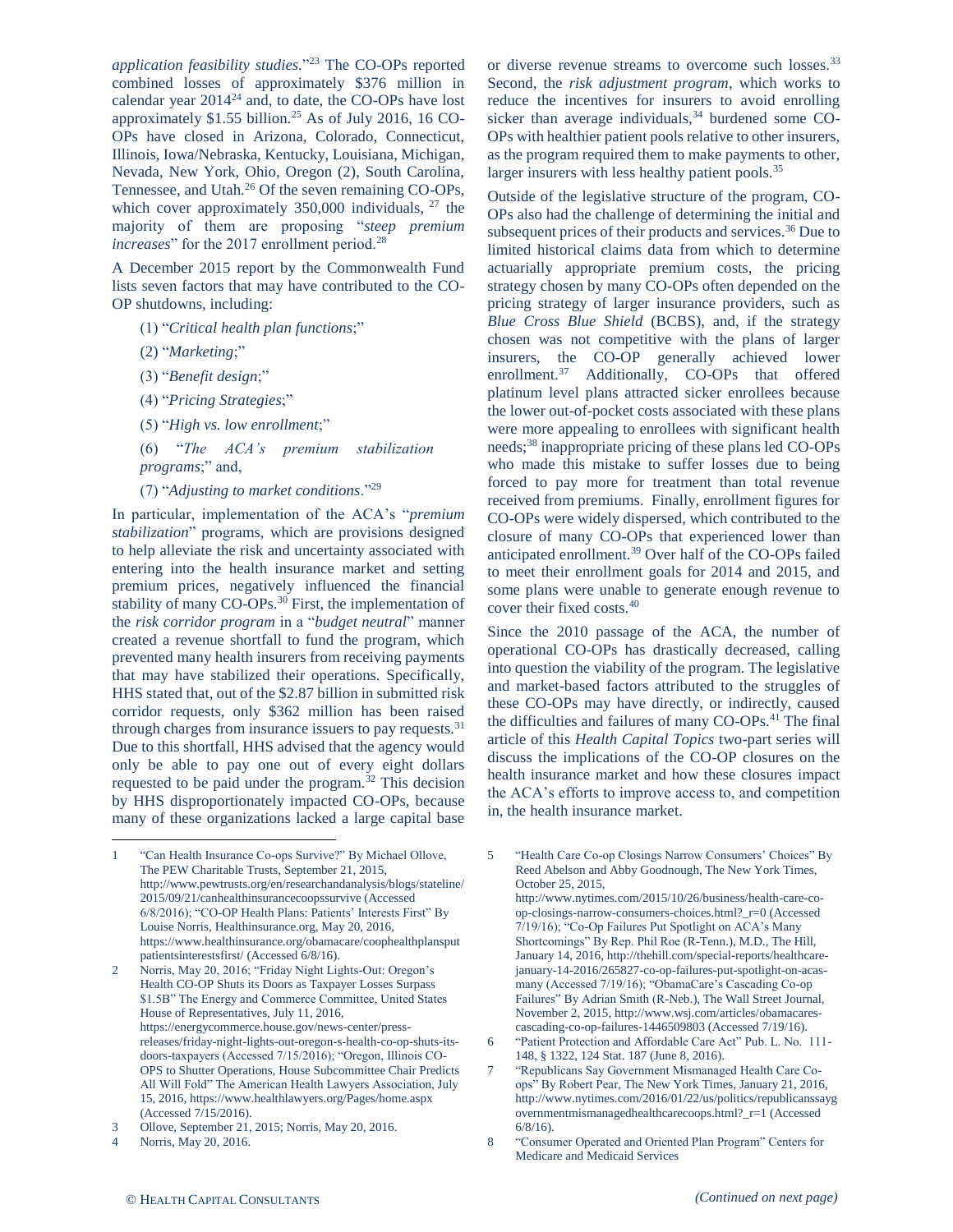https://www.cms.gov/CCIIO/ProgramsandInitiatives/InsuranceP rograms/ConsumerOperatedandOrientedPlanProgram.html (Accessed 6/8/16).

- 9 Norris, May 20, 2016.
- 10 Pub. L. No. 111-148, § 1322(a)(2) 124 Stat. 187 (June 8, 2016).
- 11 CMS.

 $\overline{\phantom{a}}$ 

- 12 Norris, May 20, 2016.
- 13 "Large Group Health Plan" Healthcare.gov, https://www.healthcare.gov/glossary/large-group-health-plan/ (Accessed 7/6/16). 14 Norris, May 20, 2016.
- 
- 15 *Ibid.*
- 16 "Review of Obamacare Consumer Operated and Oriented Plans (CO-OPS)" By Mandy Cohen M.D., Testimony before the Committee on Oversight and Government Reform, United States House of Representatives, February 25, 2016, http://www.hhs.gov/asl/testify/2016/02/t20160225a.html (Accessed 6/8/2016).
- 17 "ObamaCare Co-ops: Cause Célèbre or Costly Conundrum?" By Grace-Marie Turner and Thomas Miller, Galen Institute, June 29, 2015, http://www.galen.org/assets/ObamaCare-Co-ops.pdf (Accessed 6/9/2016).
- 18 "American Taxpayer Relief Act of 2012" Pub. L. No. 112-240, § 644, 126 Stat. 2362 (January 3, 2013).
- 19 Turner, June 29, 2015.
- 20 Pub. L. No. 111-148, § 1342, 124 Stat. 211 (March 23, 2010).
- 21 "Patient Protection and Affordable Care Act; HHS Notice of Benefit and Payment Parameters for 2015; Final Rule" Federal Register Vol. 79, No. 47 (March 11, 2014) p. 13787.
- 22 "NonProfit Consumer Operated and Oriented Plan Organizations (CO-OPS)" U.S. Health Policy Gateway, http://ushealthpolicygateway.com/vii%ADkey%ADpolicy%ADi ssues%ADregulation%ADand%ADreform/patient%ADprotectio n%ADand%ADaffordable%ADcare%ADact%ADppaca/ppaca% ADrepeal/comp (Accessed 6/8/2016).
- 23 "Actual Enrollment and Profitability Was Lower Than Projections Made By the Consumer Operated and Oriented Plans and Might Affect Their Ability to Repay Loans Provided Under the Affordable Care Act" Office of Inspector General, Department of Health and Human Services, July 2015, http://www.oig.hhs.gov/oas/reports/region5/51400055.pdf (Accessed 6/8/16), p. 9.
- *Ibid.*; "Insolvency feared for Obamacare CO-OPs after \$376 million in losses in first year" By Tom Howell Jr., The

Washington Times, July 30, 2015,

http://www.washingtontimes.com/news/2015/jul/30/obamacareco-ops-flailing-falling-behind-loans/ (Accessed 7/12/2016). Note the \$376 million figure came from Table 2, where the author added net income for all CO-OPs; The Maine CO-OP reported a \$5.8 million profit and the Iowa/Nebraska CO-OP is footnoted as acquiring a separate CO-OP ordered to be liquidated due to a loss of \$163 million, which is not included in the figure cited.

- 25 The Energy and Commerce Committee, United States House of Representatives, July 11, 2016.
- 26 Norris, May 20, 2016; AHLA, July 15, 2016.
- 27 "Why Land of Lincoln and Other Health Insurance CO-OPS Failed" By Samantha Liss, St. Louis Post-Dispatch, July 17, 2016, http://www.stltoday.com/business/local/why-land-oflincoln-and-other-health-insurance-co-ops/article\_10bc654a-9a2d-5af6-9868-ad47e25d97f1.html (Accessed 7/18/2016).
- 28 *Ibid.*
- 29 "Why Are Many CO-OPS Failing? How New Nonprofit Health Plans Have Responded to Market Competition" By Sabrina Corlette, et al., The Commonwealth Fund, December 2015, http://www.commonwealthfund.org/publications/fundreports/2015/dec/why-are-co-ops-failing (Accessed 6/8/2016), p. 7-8.
- 30 *Ibid*, p. 16-17.
- 31 "Risk Corridors Payment Proration Rate for 2014" Department of Health and Human Services, October 1, 2015, https://www.cms.gov/CCIIO/Programs-and-Initiatives/Premium-Stabilization-Programs/Downloads/RiskCorridorsPaymentProrationRatefor20 14.pdf (Accessed 6/13/16).
- 32 *Ibid.*
- 33 Corlette, et al., December 2015, p. 20.
- 34 Pub. L. No. 111-148, § 1343, 124 Stat. 212 (March 23, 2010); Corlette, et al., December 2015, p. 17.
- 35 "ACA 'Premium Stabilization' Program Hits CO-OPs, Small Plans" By Sara Hansard, Bloomberg BNA, August 26, 2015, http://www.bna.com/aca-premium-stabilization-b17179935263/ (Accessed 7/13/2016).
- 36 Corlette, et al., December 2015, p. 7.
- 37 *Ibid.*
- 38 *Ibid.*
- 39 "Will 2016 be the Last Year for ACA CO-OPs?" Definitive Healthcare, June 7, 2016, http://www.definitivehc.com/hospitaldata/aca-co-op-future (Accessed 7/14/2016).
- 40 Corlette, et al., December 2015, p. 7, 10.
- 41 Norris, May 20, 2016.